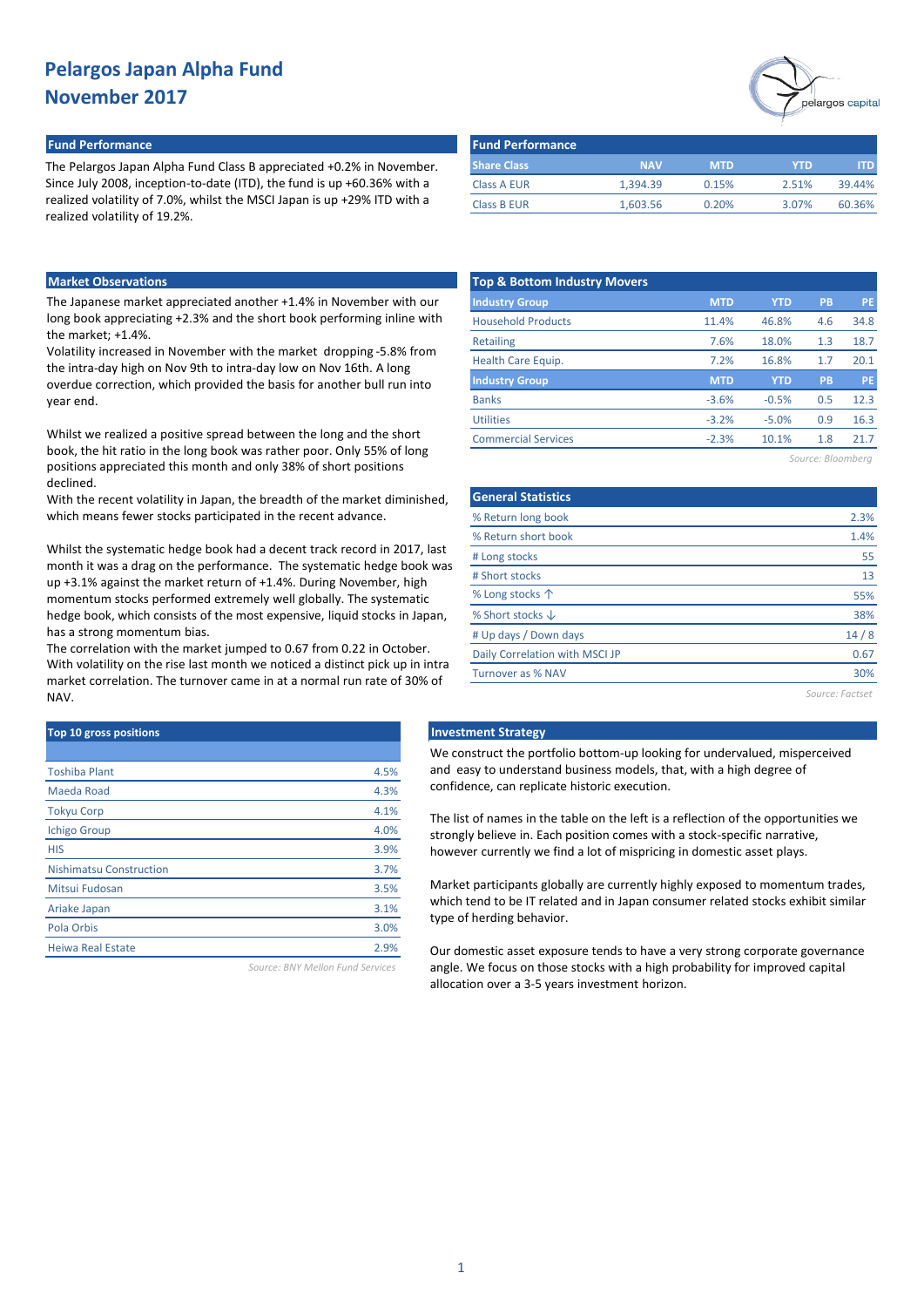# pelargos capital

Sumco surged yet another 13% in November contributing 0.5%. The industry dynamic remains extremely favorable. After a decade of excess capacity, strong wafer demand has led to a prolonged cycle with a favorable pricing outlook.

Ariake contributed 0.5% last month. A rather less well known company that manufactures seasonings for various types of soup stock. Ariake's products are specialized within seasonings as its ingredients are derived from livestock and based on natural ingredients only.

H.I.S. contributed 0.4% last month. The stock price appreciated 10% last month. The company announced a 25bn JPY convertible bond, highlighting the long term growth potential of H.I.S.

Our construction stocks contributed significantly over the past few months, however with lackluster numbers failing to surprise on the upside, Nishimatsu Construction and Taihei Dengyo traded down in November.

With additional profit taking in Industrials the sector's net exposure declined from 22% to 19%. Our sector alloation is the outcome of our bottom-up investment approach and with more and more opportunities presenting itself currently in Real Estate; the sector's net exposure has increased to 12%.





On a daily basis, we track a number of style factors through our proprietary quant model. This helps us to detect dislocation within the market. In addition, it helps our understanding of style trends and investor's behavior in Japan.

Our proprietary model shows that November was a rather difficult month for value. All underlying value factors had negative performance.

The only factor performing systematically well was price momentum as high price momentum stocks continued to outperform. This is not only a Japanese phenomenon, but can be observed in all major equity markets.

In our opinion, the herding into momentum reached extreme levels and with January being traditionally a reversal month, we expect a revival in value.

The Enterprise Value/Invested Capital ratio, which is comparable to P/B, but takes cash and liabilities into account, is a much better measure than P/B and still shows a massive valuation gap between the longs and the shorts.

The P/E of the long book increased somewhat and now stands at 18.4x. The increased exposure to Real Estate related names and lower exposure to cyclical value resulted in the slight increase of the P/E ratio. The P/E ratio of the short book stood at 20.3x. The EV/EBITDA of the long book stood at 10.1x compared to 12x for the short book. The dividend yield of the long book is almost equal to the short book.

Despite the extremely high cash positions on the balance sheet in the long book ,the CFROI's of the long positions is 8.9% whilst the short book stands at 8.8% with higher leverage.



*Source: Factset\**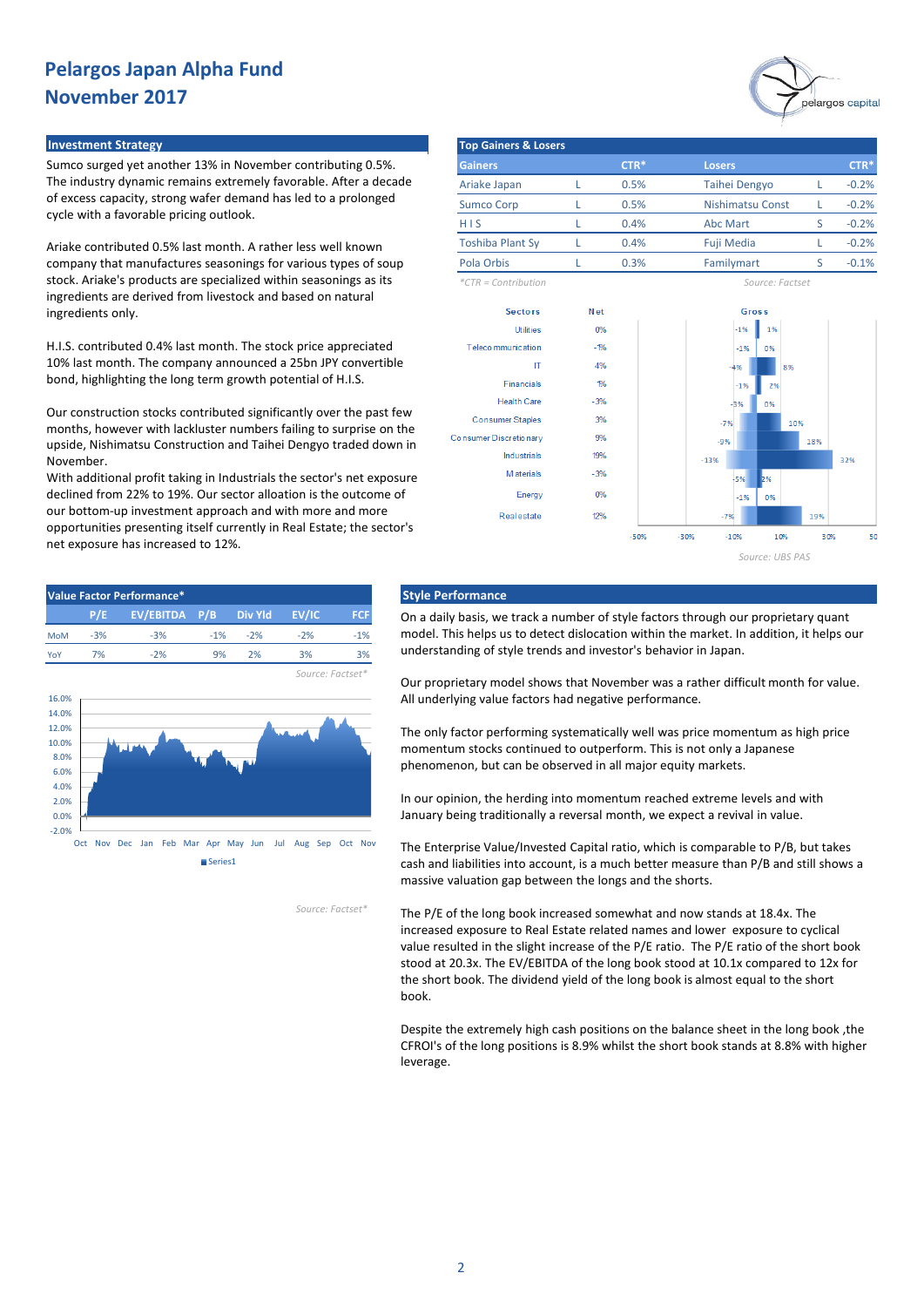#### **Risk Measurement and Management Fund Overview Adventure Community Properties**

The chart below shows the rolling 12-month net and gross exposure as 10 (trading) days moving averages.

The risk budget has steadily increased over the past few months and despite elevated levels of net exposure, due to the collapse in spot volatility, the ex-ante volatility stood at 5.8%. This is rather remarkable. Despite significantly more capital deployed this month, the beta on a fund level reached only 0.28.

These numbers are not a good reflection of the underlying risk involved as risk premia globally are extremely depressed. Even the long-term volatility measure stands at just 6.7%, which seems a more adequate representation of risk taken in a more adverse environment.



*Source: BNY Mellon Fund Services\* Source: GS and Nomura*

|                                           |       | pelargos capital |
|-------------------------------------------|-------|------------------|
| <b>Fund Overview</b>                      |       |                  |
|                                           | Long  | <b>Short</b>     |
| Price to Earnings (PE)                    | 18.4  | 20.3             |
| <b>EV/EBITDA</b>                          | 10.1  | 12.0             |
| Price to Book (PB)                        | 1.9   | 1.8              |
| <b>Dividend Yield</b>                     | 1.9   | 1.8              |
| EV/IC                                     | 1.1   | 1.5              |
| 1 month momentum                          | 3.8   | 0.9              |
| 6 month momentum                          | 21.3  | 2.5              |
| 9 month momentum                          | 27.7  | 3.7              |
| Earnings momentum (1M)                    | 20.8  | $-2.7$           |
| Earnings momentum (3M)                    | 18.9  | 5.0              |
| <b>CFROI</b>                              | 8.9%  | 8.8%             |
| Cash/MarketValue                          | 34.7% | 21.2%            |
|                                           |       | Source: Factset  |
| <b>Style Exposure</b>                     |       |                  |
|                                           | Long  | <b>Short</b>     |
| <b>Beta</b>                               | 0.94  | 0.90             |
| Volatility                                | 10.9% | 10.2%            |
| Debt-to-equity                            | $-4%$ | 49%              |
|                                           |       | Source: UBS PAS  |
| <b>Risk Statistics Delta Adjusted</b>     |       |                  |
| Volatility (ex-ante; 3 months daily data) |       | 5.8%             |

0.28

6.7% 1.3%

## **Outlook**

After months of volatility compression and a steady bull run in Japanese equities, volatility jumped from a low base in November. The run-up into the November 9th market high almost looked like panic buying by global investors who were heavily underinvested in Japanese equities. There are great opportunities in Japan and we own many of them in the long book. However, global investors tend to be more simple minded. For one, buying what is already up is certainly in fashion, which is a dominant feature of investor's preference for market cap weighted ETF's. If a stock goes up its weight in the benchmark increases and therefore more capital needs to flow into this stock. On the other hand, the global money is mainly familiar with the larger capitalization companies that are well supported by the sell side. We tend to look for underappreciated assets, which are under the radar screens of the global capital market participants and we often hear that Japan is expensive and it is difficult to find good ideas. There are plenty of great opportunities, it just requires some effort to go and look for them.

Volatility (ex-ante; 5yr monthly data)

Var (99%, 5 days) Beta (ex-ante)

For the time being, the bull market is well established. With the festive season comes the Santa Claus rally, which is followed by the January reversal rally. These seasonalities are highly significant and while not tradeable as such, are always important to keep in mind.

With our recent meetings at the Bank of Japan and prime minister Abe's Cabinet staff we became even more excited about the capital allocation revolution that is happening in Japan. Japan has an economic history of top down engineered capital allocation process by wide spread conglomerate structures and strong herding amongst the chief executives of these behemoths. On a micro level the Japanese economic system can be highly competitive with its entrenched customer service focus and its unwillingness to use prices as way to pass on higher costs. Despite the lackluster performance year-to-date in face of the massive equity rally, we remain very excited about the return outlook for the high conviction long positions.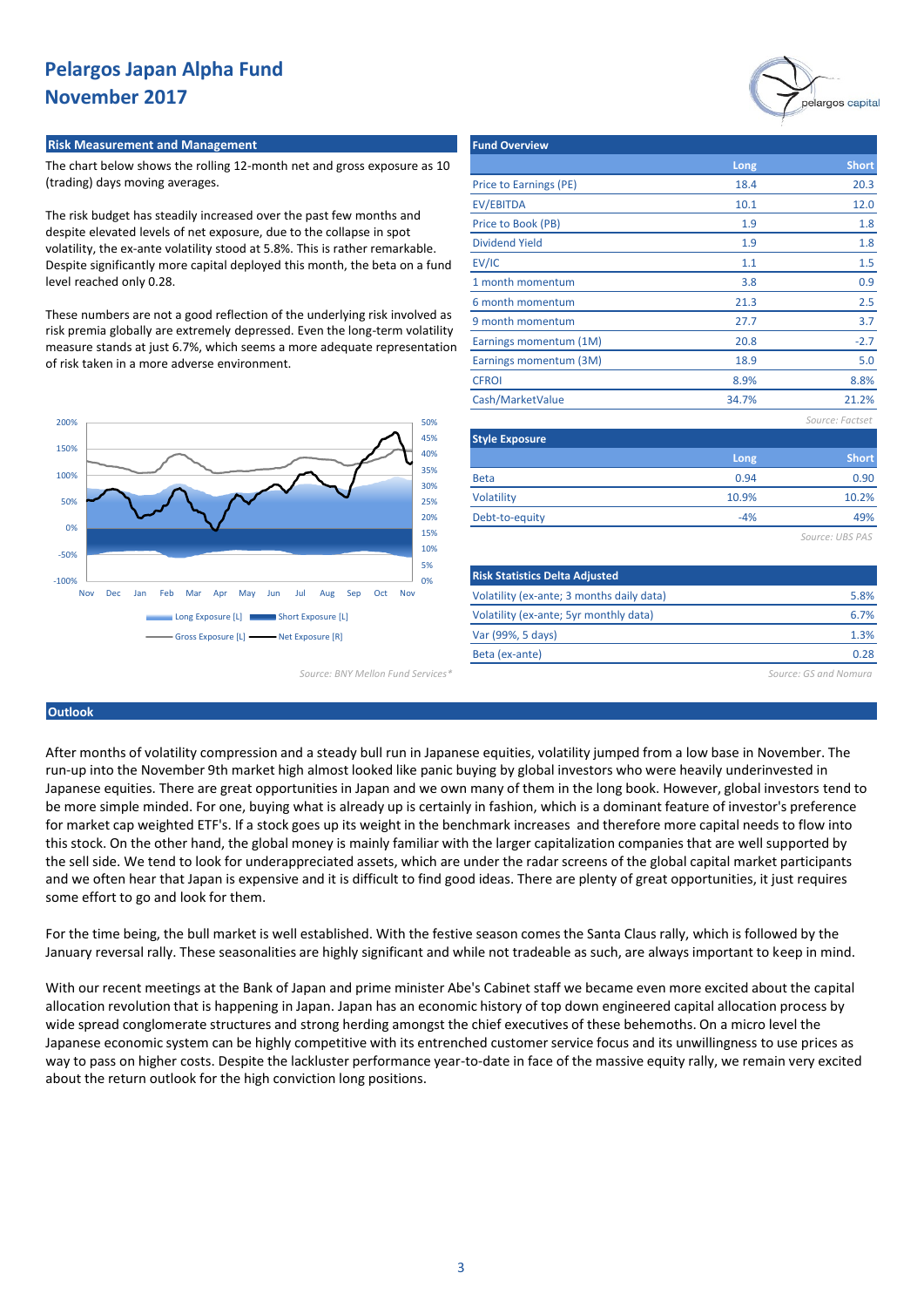

| <b>Historic Fund Performance (Monthly)</b> |          |          |            |          |          |            |          |          |          |          |            |            |
|--------------------------------------------|----------|----------|------------|----------|----------|------------|----------|----------|----------|----------|------------|------------|
|                                            | Jan      | Feb      | <b>Mar</b> | Apr      | May      | <b>Jun</b> | Jul      | Aug      | Sep      | Oct      | <b>Nov</b> | <b>Dec</b> |
| <b>Class A EUR</b>                         |          |          |            |          |          |            |          |          |          |          |            |            |
| 2017                                       | 0.49%    | $-0.93%$ | $-1.67%$   | $-0.61%$ | 0.19%    | 1.28%      | 1.17%    | 0.42%    | 0.90%    | 1.14%    | 0.15%      |            |
| 2016                                       | 1.35%    | 0.88%    | 1.08%      | $-0.18%$ | $-1.05%$ | $-4.52%$   | 2.08%    | $-1.09%$ | $-0.33%$ | 2.38%    | 0.99%      | 0.38%      |
| 2015                                       | $-1.28%$ | 4.85%    | $-0.32%$   | 3.21%    | 2.54%    | $-1.63%$   | $-3.07%$ | $-3.05%$ | 2.42%    | 1.83%    | 2.16%      | $-1.62%$   |
| 2014                                       | $-3.21%$ | $-0.64%$ | $-0.59%$   | $-1.03%$ | $-2.28%$ | 1.40%      | 0.19%    | $-0.64%$ | 2.01%    | $-1.94%$ | $-1.28%$   | 0.92%      |
| 2013                                       | 4.99%    | $-0.58%$ | 6.55%      | 6.10%    | $-1.05%$ | $-0.78%$   | 0.26%    | $-0.91%$ | 1.08%    | $-0.79%$ | 1.35%      | 1.61%      |
| 2012                                       | $-1.43%$ | 3.77%    | 1.31%      | $-1.26%$ | $-3.88%$ | 1.72%      | 0.79%    | 0.89%    | 1.28%    | 0.54%    | 2.53%      | 3.78%      |
| 2011                                       | 0.84%    | $-0.06%$ | $-1.56%$   | 0.10%    | $-0.19%$ | 0.38%      | $-0.01%$ | $-3.68%$ | 0.64%    | $-0.41%$ | $-2.64%$   | 1.64%      |
| 2010                                       | 0.65%    | $-0.25%$ | 3.27%      | 3.16%    | $-2.71%$ | $-1.27%$   | 1.12%    | $-0.39%$ | 0.82%    | 1.03%    | 1.28%      | 1.75%      |
| 2009                                       | 0.35%    | 1.62%    | $-0.76%$   | $-0.71%$ | 0.98%    | 1.03%      | $-1.84%$ | 2.07%    | $-1.61%$ | $-0.40%$ | $-3.37%$   | 3.19%      |

| <b>Class B EUR</b> |          |          |          |          |          |          |          |          |          |          |          |          |          |
|--------------------|----------|----------|----------|----------|----------|----------|----------|----------|----------|----------|----------|----------|----------|
| 2017               | 0.56%    | $-0.92%$ | $-1.63%$ | $-0.57%$ | 0.23%    | 1.32%    | 1.18%    | 0.46%    | 0.99%    | 1.25%    | 0.20%    |          | 3.07%    |
| 2016               | 1.27%    | 0.92%    | 1.18%    | $-0.16%$ | $-1.08%$ | $-4.33%$ | 2.12%    | $-1.05%$ | $-0.29%$ | 2.38%    | 0.88%    | 0.39%    | 2.07%    |
| 2015               | $-1.24%$ | 4.89%    | $-0.27%$ | 3.25%    | 2.57%    | $-1.67%$ | $-2.94%$ | $-3.01%$ | 2.46%    | 1.88%    | 2.06%    | $-1.42%$ | 6.36%    |
| 2014               | $-3.16%$ | $-0.60%$ | $-0.56%$ | $-0.99%$ | $-2.24%$ | 1.44%    | 0.23%    | $-0.60%$ | 2.06%    | $-1.89%$ | $-1.24%$ | 0.96%    | $-6.52%$ |
| 2013               | 5.35%    | $-0.58%$ | 6.98%    | 6.48%    | $-1.07%$ | $-0.78%$ | 0.31%    | $-0.92%$ | 1.18%    | $-0.80%$ | 1.46%    | 1.73%    | 20.57%   |
| 2012               | $-1.38%$ | 3.81%    | 1.35%    | $-1.21%$ | $-3.83%$ | 1.76%    | 0.84%    | 0.93%    | 1.32%    | 0.58%    | 2.50%    | 4.06%    | 10.95%   |
| 2011               | 0.93%    | $-0.03%$ | $-1.55%$ | 0.14%    | $-0.14%$ | 0.42%    | 0.03%    | $-3.63%$ | 0.69%    | $-0.38%$ | $-2.60%$ | 1.68%    | $-4.48%$ |
| 2010               | 0.73%    | $-0.23%$ | 3.52%    | 3.39%    | $-2.83%$ | $-1.31%$ | 1.23%    | $-0.37%$ | 0.91%    | 1.13%    | 1.40%    | 1.89%    | 9.67%    |
| 2009               | 2.07%    | 1.67%    | $-0.73%$ | $-0.67%$ | 1.34%    | 1.13%    | $-1.93%$ | 2.24%    | $-1.68%$ | $-0.39%$ | $-2.99%$ | 2.84%    | 2.75%    |
| 2008               |          |          |          |          |          |          | 0.96%    | $-1.35%$ | 1.40%    | 3.44%    | 0.52%    | 1.39%    | 6.46%    |

**Legal Status** FGR (fund for joint account) **Fund Size in USD Fiscal Status** VBI (tax exempt) **Dividend Policy** Reinvestment

**Firm AUM in USD Performance Fee Class B** 15% subject to High Watermark

Portfolio Managers **Service Providers** Service Providers

**Investment Objective**

Contact Details WTC The Hague, Tower E 7th floor Prinses Margrietplantsoen 43 2595 AM, The Hague The Netherlands +31 (70) 7568030 [www.pelargoscapital.com](http://www.pelargoscapital.com/)

**Investment Manager Pelargos Capital <b>Fund Size in EUR** January 2009 July 2008

> \$285,214,408 € 238,701,875

**Investment Strategy Equity Long/Short Title Holder Title Holder** SGG Netherlands N.V. **Investment Style Depositary Depositary** Bank of New York Mellon Bank of New York Mellon Capital appreciation through investing in long/short positions in Japanese securities

Fund Facts Fund Facts

**Base Currency <b>EUR** EUR **EUR EUR Minimum Subscription Class A** EUR 10,000 **ISIN Class A EUR EUR EUR 10,000 MINIMUM MINIMUM MINIMUM MINIMUM Class B EUR** 10,000 **ISIN Class B EUR ISIN Class B EUR CLASS ARE ISIN CLASS CONTAINED A CONTAINING DAY Dealing Day First business day of each month Inception Date Class A EUR Subscription Subscription** Any dealing day, 3 business days notice **Inception Date Class B EUR In the Class B EUR Inception** 15 business days notice **Management Fee Class A** Company Facts **Management Fee Class B Firm AUM in EUR Performance Fee Class A** 20% subject to High Watermark **Participations Outstanding Class B Participations Outstanding Class A**

# 1.0% € 98,656,581 236 56,178 1.5% \$117,880,424

Richard Dingemans **Prime Brokers** UBS AG, Goldman Sachs International Michael Kretschmer **Administrator** BNY Mellon Fund Services Accountant **Accountant** PricewaterhouseCoopers Fund Description **Legal** De Brauw Blackstone Westbroek N.V.